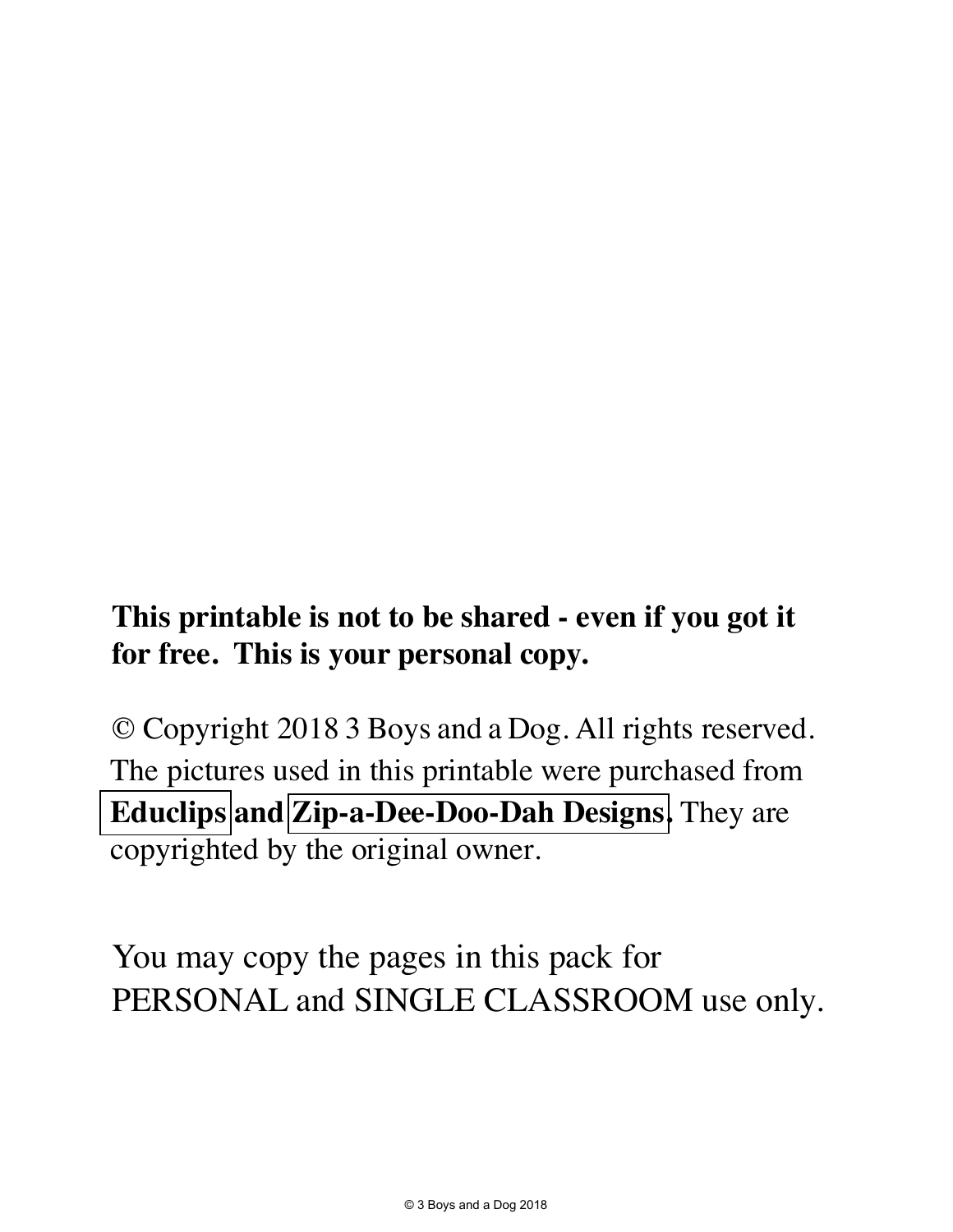### Summer ABC Order

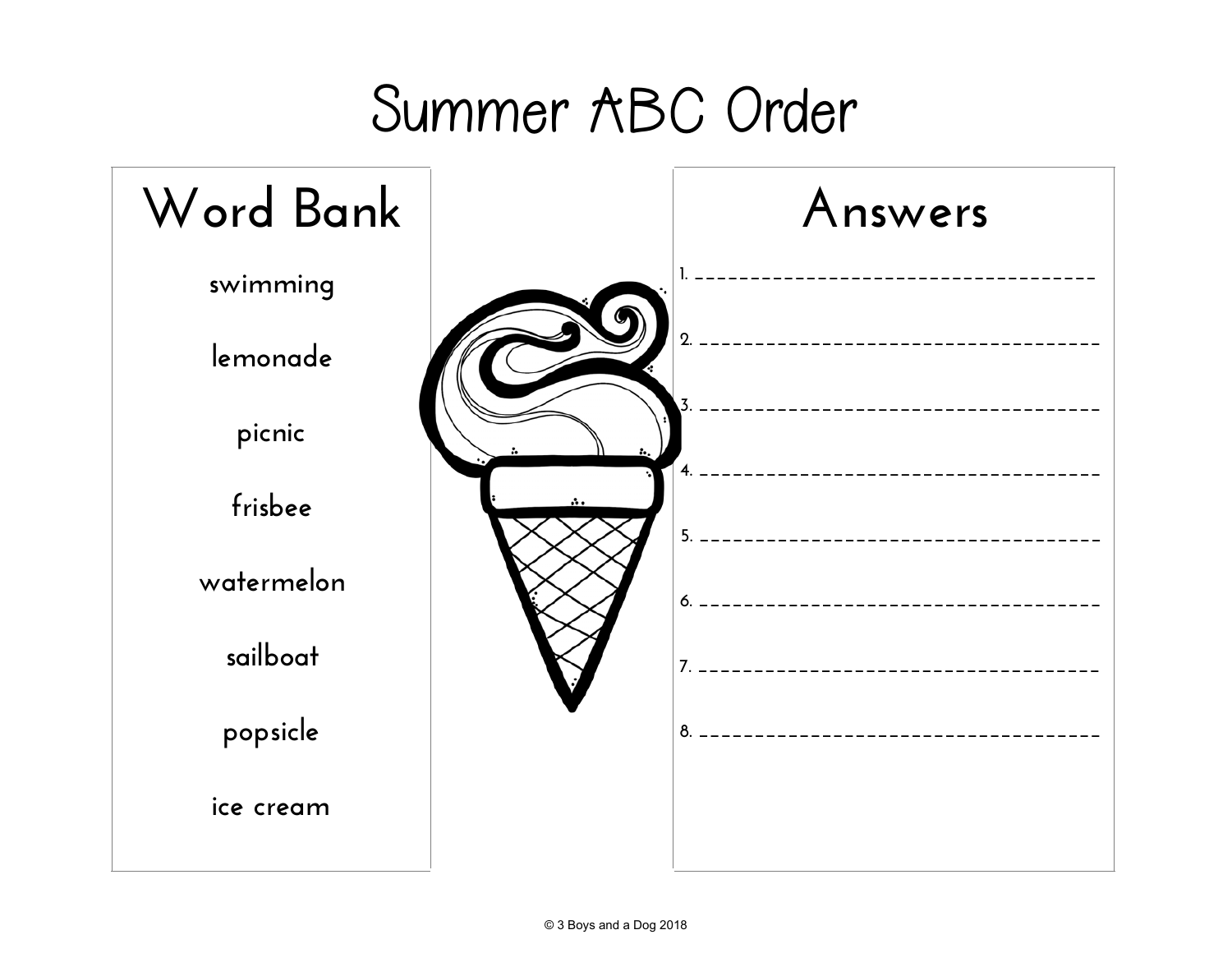

**Directions: Find the following words in the puzzle below.** 

**OCEAN VACATION ROAD TRIP SWIMMING WATERMELON**  **POPSICLE BASEBALL SUNGLASSES SURFING LEMONADE** 

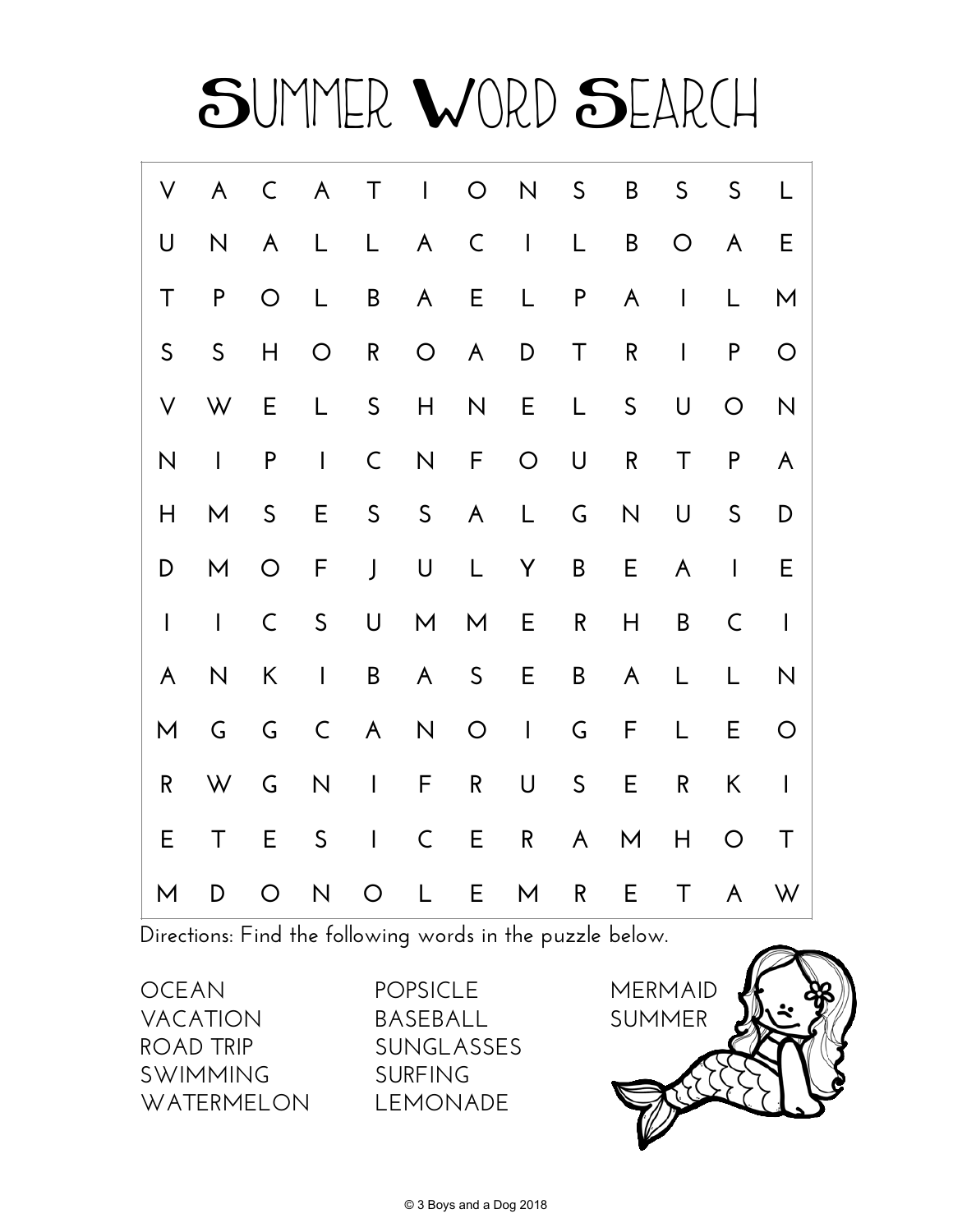### WORD SCRAMBLE

| aabilost | aeelmnortw           |  |  |
|----------|----------------------|--|--|
| ceilopps | fginrsu              |  |  |
| aacinotv | aacdelnsst           |  |  |
| giimmnsw | aacdelnsst           |  |  |
| aabbells | aeglnssssu           |  |  |
| adeelmno | eklnors              |  |  |
|          | <b>WORD BANK</b>     |  |  |
|          | sailboat • swimming  |  |  |
|          | picnic • watermelon  |  |  |
|          | popsicle · baseball  |  |  |
|          | sunglasses • surfing |  |  |
|          | vacation • lemonade  |  |  |
|          | snorkel • sandcastle |  |  |

v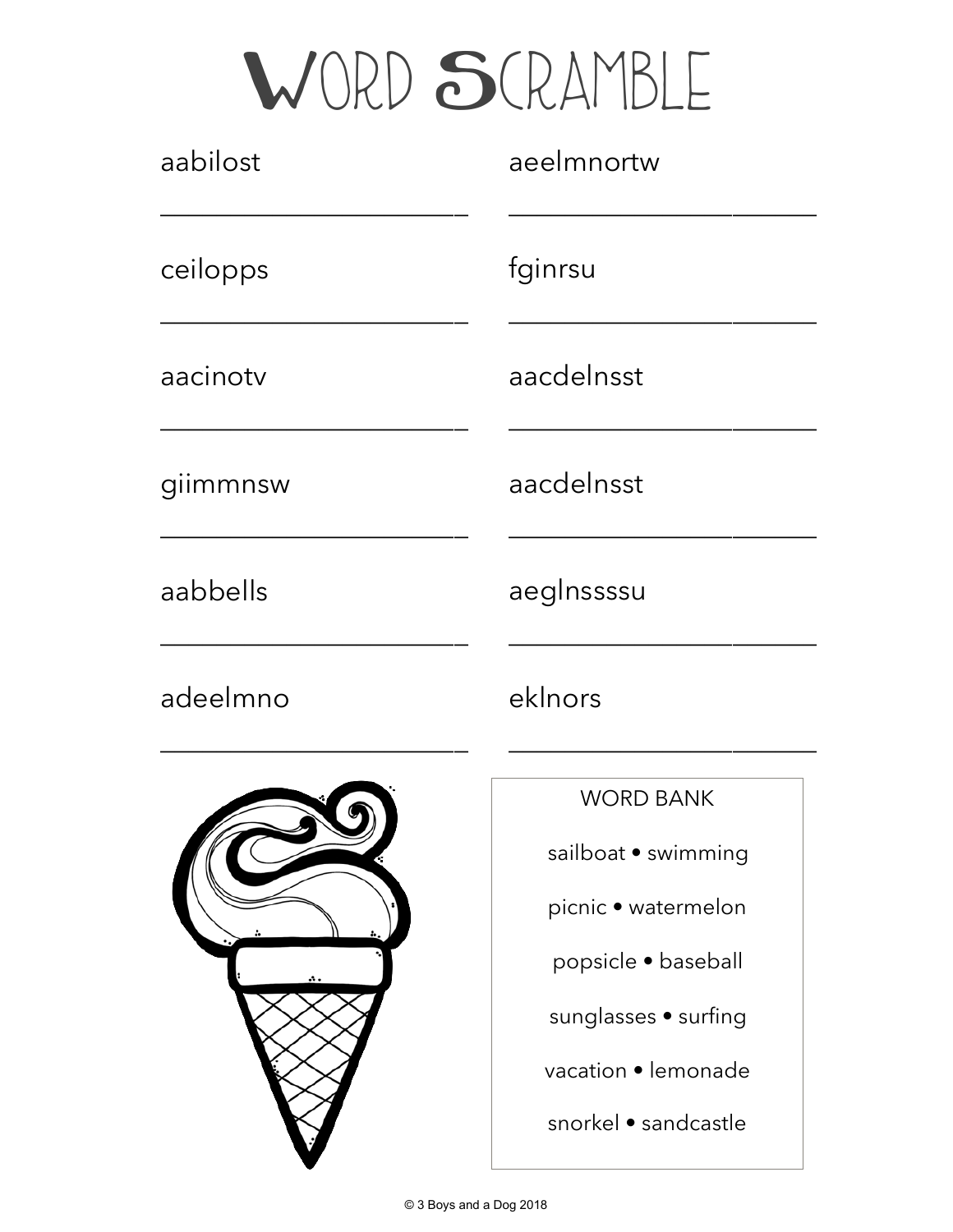## SUMMER MAZE

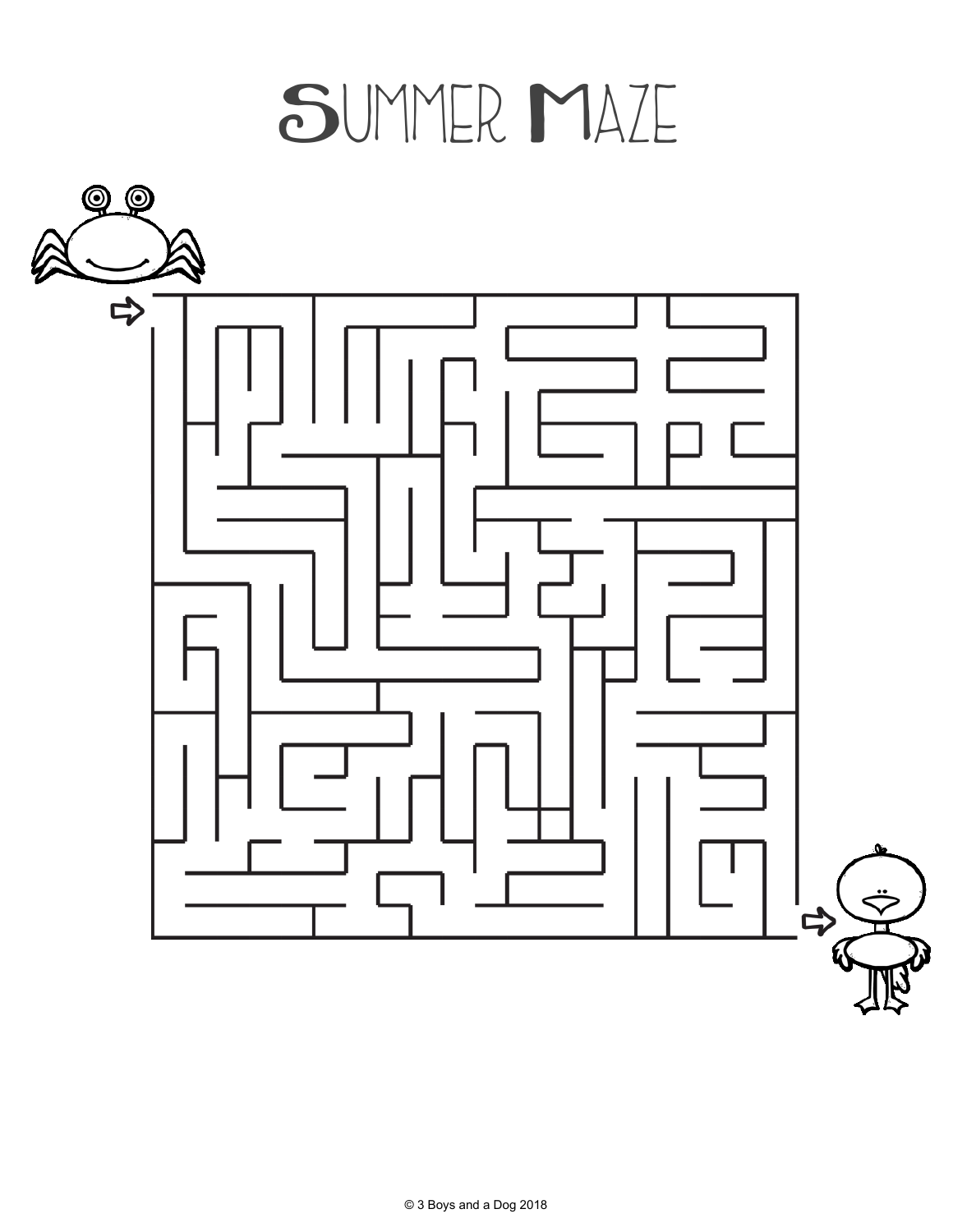Answer each problem. Then, use the letters to answer the riddle.

| W<br>8<br>$\underline{x6}$                | P<br>9<br>$\underline{x5}$                       | $\mathsf B$<br>$rac{0}{x8}$                        | Y<br>1<br>$\underline{x4}$                        | $\bigcup$<br>9<br>$\underline{x9}$ |
|-------------------------------------------|--------------------------------------------------|----------------------------------------------------|---------------------------------------------------|------------------------------------|
| $\vert D \vert$<br>9<br>$\frac{9}{x4}$    | $\mathsf T$<br>1<br>x2                           | $\begin{array}{c} H \end{array}$<br>$\frac{5}{x5}$ | J<br>$\frac{8}{2}$                                | $ 1\rangle$<br>$\frac{6}{x7}$      |
| M<br>$rac{4}{100}$                        | $\bigcirc$<br>$\overline{7}$<br>$\underline{x7}$ | $\vee$<br>$\frac{8}{25}$                           | G<br>$\overline{7}$<br>$\underline{x4}$           | F<br>$\frac{3}{x^2}$               |
| R<br>$\overline{7}$<br>$\underline{x8}$   | $\mathsf{S}$<br>$\frac{10}{1}$                   | $\overline{C}$<br>$\frac{5}{x^2}$                  | $\mathsf E$<br>$\overline{7}$<br>$\underline{x3}$ | $\frac{8}{x3}$                     |
| $\overline{\mathsf{K}}$<br>$\frac{5}{x9}$ | N<br>9<br>$\underline{x1}$                       | ${\sf Q}$<br>8<br>$\underline{x8}$                 | $\overline{\mathsf{X}}$<br>$rac{2}{x9}$           | ${\mathsf A}$<br>$\frac{2}{x7}$    |

When do you start at red and stop at green?

$$
\frac{1}{48} \overline{25} \overline{21} \overline{9} \qquad \frac{1}{4} \overline{49} \overline{81} \overline{56} \overline{21} \qquad \frac{1}{21} \overline{14} \overline{2} \overline{42} \overline{9} \overline{28} \qquad \overline{14}
$$
\n
$$
\overline{48} \overline{14} \overline{2} \overline{21} \overline{56} \overline{24} \overline{21} \overline{24} \overline{49} \overline{9}
$$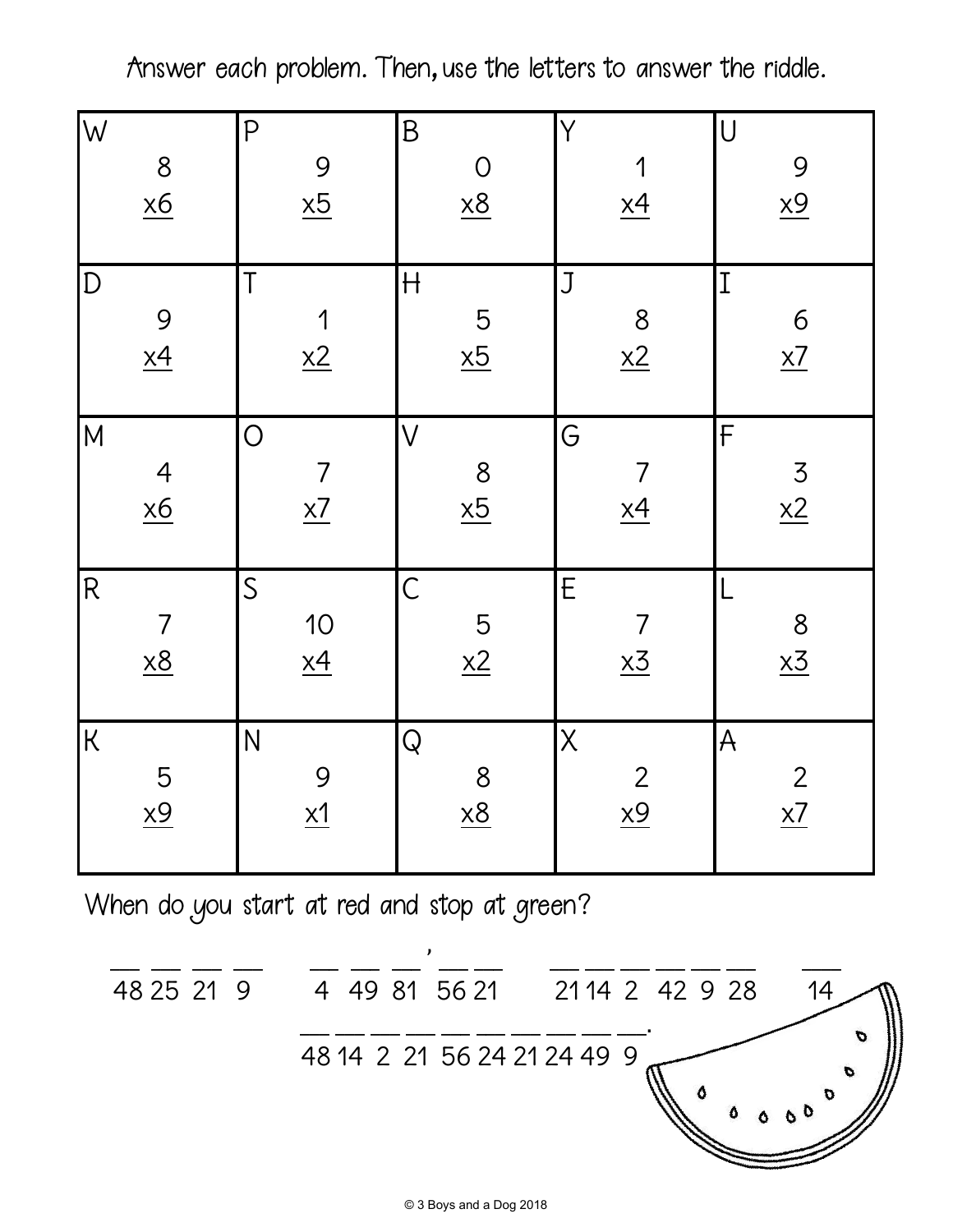# COLOR BY CODE



 $nouns = pink$  verbs = green adjectives = yellow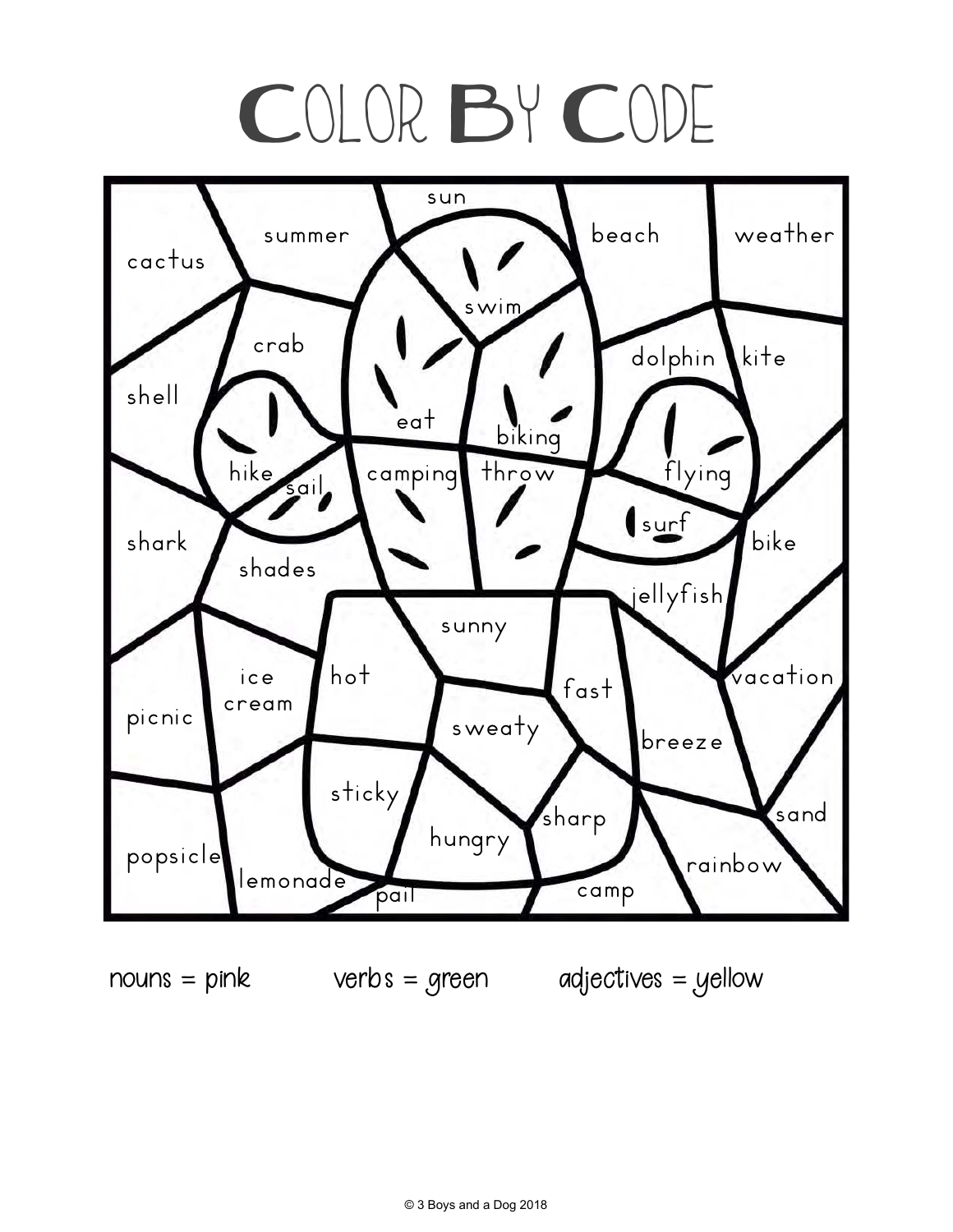#### **Adjectives**

Adjectives are describing words. They describe nouns. Color the pictures below, and write four adjectives to describe each one. Remember, don't name the picture. Describe it.